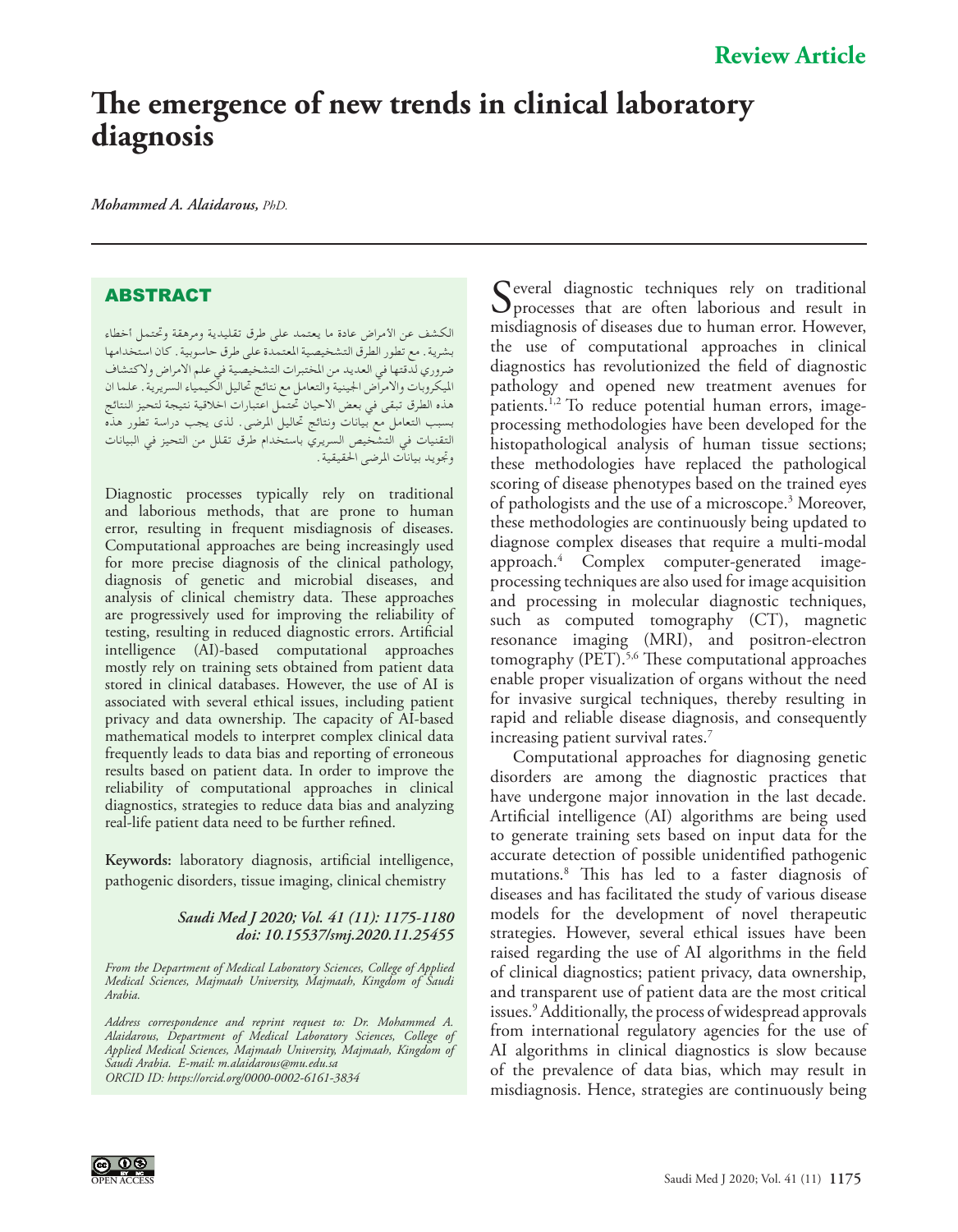developed to overcome hurdles related to the use of AI algorithms in computational diagnostics approaches.<sup>10</sup> Here we review the computational approaches used in clinical diagnostics, especially microbial diagnostics, tissue imaging and analysis, diagnosis of genetic disorders, and analysis of clinical chemistry data.

*Computational approaches used in microbial diagnostics.* Traditionally, microbial diagnostic techniques involve pathogen cultures in clinical laboratories and pathogen identification using serological tests or on the basis of phenotypic or biochemical traits.<sup>11</sup> Although these traditional diagnostic methods have been successful to some extent in providing accurate information on specific pathogenic strains of bacteria and viruses, a limitation is that they underestimate the vast number of pathogens, $12$  primarily due to the difficulties encountered when culturing different microorganisms. Microorganisms may not be properly identified using traditional diagnostic methods, and it is estimated that more than 99% of pathogens have not been formally identified.<sup>[13](#page-4-11),[14](#page-4-12)</sup>

With advancements in gene sequencing and genetic engineering techniques, several molecular biology-based tools have been developed to improve the ease and reliability of microbial identification. The sequencing of conserved genomic entities in the microbial genome has enabled thorough and efficient identification of pathogens. Many of these molecular identification techniques, such as polymerase chain reaction (PCR), real-time PCR, DNA microarray, metagenomics, and next-generation sequencing (NGS), are currently being used when assessing DNA or RNA for the diagnosis of a vast number of microorganisms.<sup>[15](#page-4-13)[-18](#page-4-14)</sup>

Deoxyribonucleic acid microarray technology is an emerging molecular diagnostic tool for the identification of microbial pathogens when traditional diagnostic methods fail to provide positive results. A DNA microarray chip contains pathogen-specific oligonucleotide sequences that are computationally obtained through an extensive BLAST search of the sequences against all non-target genomes to get sequence similarities. The advantage of using this technique is its ability to screen for all identified as well as unidentified pathogens, which helps prevent the occurrence of diseases caused by unknown pathogens as well.<sup>19,[20](#page-4-16)</sup>

**Disclosure.** Authors have no conflict of interests, and the work was not supported or funded by any drug company.

Metagenomics has emerged as a relative powerhouse in the field of clinical diagnostics because it allows the identification of pathogens from a microbial community. In other words, it does not require the isolation of pure cultures for sequencing purposes. After the sample and metadata are collected, DNA extraction, library probe construction, sequencing, read processing, and assembly are performed. Databases and other computational tools are then used to analyze the obtained data. Computational techniques utilizing machine learning-based computational models have also been developed to predict the associations between microorganisms and diseases. One such example is the novel bidirectional label propagation human microbedisease association (NBLPIHMDA) database, which is a prediction model uses a disease similarity network and a microbe similarity network to perform bidirectional label propagation in order to establish the associations between microorganisms and diseases.<sup>[21](#page-4-17),[22](#page-4-18)</sup>

Next-generation sequencing facilitates the proper identification of microbial pathogens through the acquisition of large amounts of sequencing data. The evolutionary genomic variability within the genomes of microorganisms is harnessed to enable a rapid and multimodal diagnosis of previously unknown pathogens in a clinical setting. This approach is currently being used in viral diagnostics and for the screening of antiviral drug resistance.<sup>[23](#page-4-19),[24](#page-4-20)</sup>

*Computational approaches used in analysis of clinical chemistry data.* The field of metabolomics has been generating increasing amounts of data, and complex computational power will be required to unravel the complex nature of these data. Several mathematical models have been developed to interpret complex clinical chemistry data related to diseases, such as diabetes, cardiovascular disease, and cancer. For example, in diabetes, the assessment of insulin resistance based on plasma glucose levels after the ingestion of an oral dose of glucose in time series experiments has been well defined using predictive mathematical models[.25](#page-4-21)[,26](#page-4-22) Other relevant computational approaches have been developed in the field of oncology, namely, a model capable of predicting the tumor size based on the expression levels of circulating tumor biomarkers in the plasma of patients has been developed[.27,](#page-4-23)[28](#page-4-24) For effective data analysis, it is crucial to determine the type of clinical chemistry data in order to select the best computational approach. Computational modeling and analysis can easily be used for publicly available data in a clinical setting, namely, for blood cytokines and liver enzymes[.29](#page-5-0) The diagnostic significance of clinical chemistry data must be determined using large-scale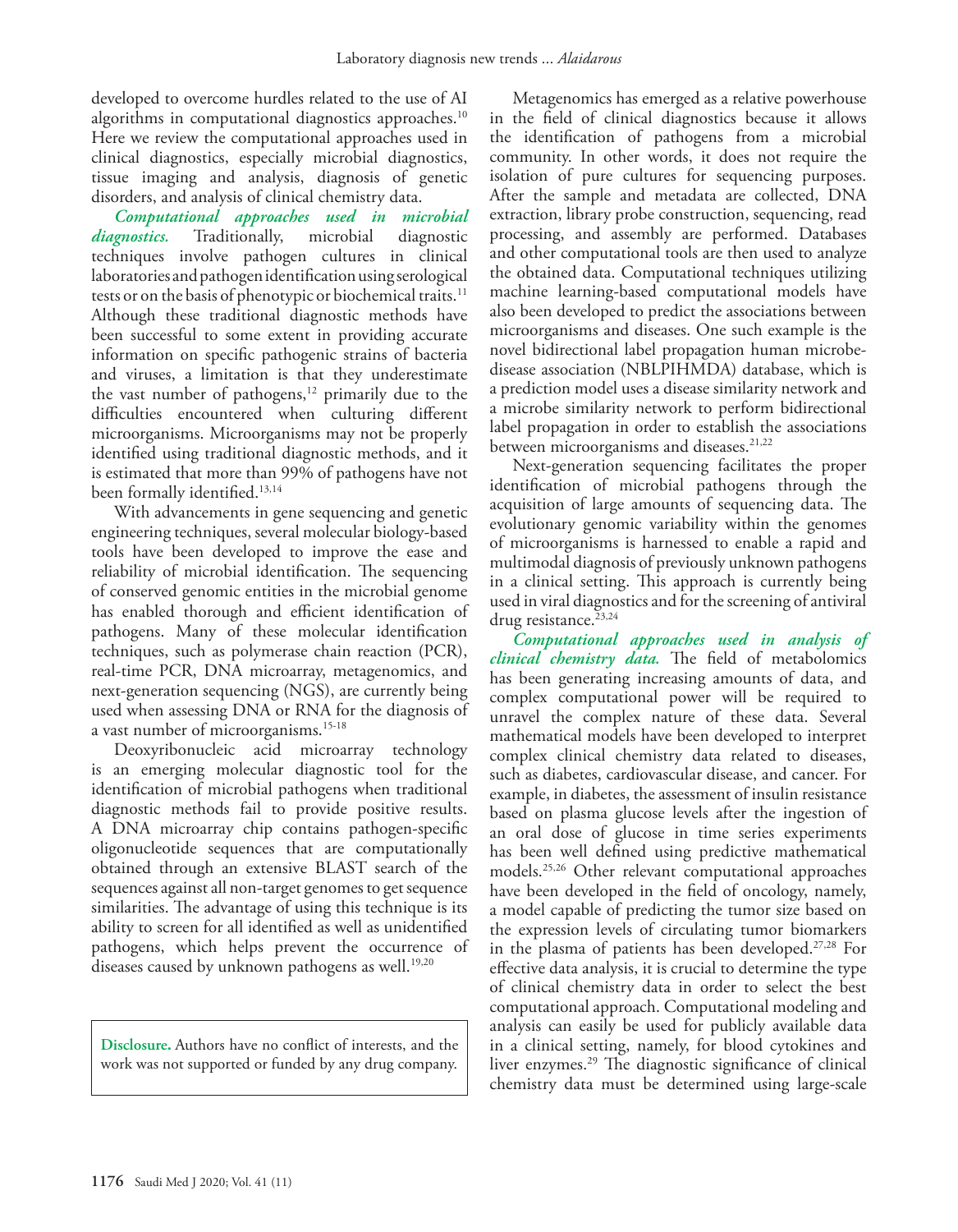experiments to validate the findings of the selected computational approach. The reproducibility of the data must be validated across other studies with a small margin of error between validation experiments, as large margins of errors will lead to modeling errors in terms of data fitting. Proper standardization and reproducibility of the data are necessary. The data must also be biologically validated across other measurements. The clinical chemistry data used for computational analysis should be easy to interpret and should reflect the disease in order to add relevance to the computational analysis. Finally, the results of the computational analysis should be indicative of the types of biological processes associated with the onset of the disease.<sup>30[,31](#page-5-2)</sup>

Different types of models can be used to analyze clinical chemistry data. Bayesian networks have been used for the computational analysis of clinical chemistry data through the identification of neural hubs containing essential information on the disease process.[32](#page-5-3) In addition, compartmental computer modeling has been used to analyze complex clinical chemistry data, namely, predicting the tumor size based on the analysis of circulating tumor biomarker levels in the plasma of cancer patients.[33,](#page-5-4)[34](#page-5-5) Another example is the use of a computational pipeline for the diagnosis of common variable immunodeficiency (CVID). This pipeline is based on an automated machine learning approach for diagnosing CVID using flowcytometry to sort the cells. Automated quality controls, data preprocessing, and automated population identification create a machine learning classifier that distinguishes CVID from other primary antibody deficiencies.<sup>35</sup>

The implementation of a computational model is based on the modeling strategy being used. The model should be validated in a clinically relevant setting and should be able to recapitulate the results observed in a clinical setting based on disease progression. An example of the relevance of computational approaches for the analysis of clinical chemistry data is the computational modeling of lipoprotein profiles, which has been used for the accurate prediction of cardiovascular disease risk.[36](#page-5-7) In addition, multicell biomarker profiles in inflammation and cancer have been predicted using cytokine profiles based on different responses of cancer cells to different cytokines in laboratory experiments. This computational model has the potential to predict the response of tumor cells to anti-inflammatory treatment and immunotherapy based on the inhibition of pro-inflammatory cytokine secretions in the tumor microenvironment.[37](#page-5-8)

*Computational approaches used in the diagnosis of genetic disorders.* Genetic disorders have been diagnosed

using traditional methods, such as fluorescence in situ hybridization (FISH).<sup>38</sup> However, advancements in human genome sequencing have led to the generation of massive amounts of complex data that can only be analyzed using complex computational systems. Nextgeneration sequencing may be used to sequence the whole genome of a patient having a disease with an unknown genetic cause. Typically, this generates huge amounts of complex data that must be analyzed using a computational approach to enable accurate diagnosis. After sequencing a patient's genome, research databases are generally used to obtain information about a particular pathogenic genetic variant and to identify if other closely related variants of the gene could be pathogenic[.39-](#page-5-10)[41](#page-5-11) Databases containing information on human mutations include the Human Gene Mutation Database (HGMD) and the NCBI single nucleotide polymorphism database (dbSNP)[.42](#page-5-12) 

Advancements in computational approaches for the diagnosis of genetic disorders have led to the identification of several pathogenic genetic mutations. Specifically, these genetic mutations can be directly linked to drastic changes in the levels of proteins, encoded by these genes, which are then reflected as the phenotype of the patient.<sup>[43](#page-5-13)</sup> Computational approaches are most important for identifying mutations with unknown pathogenicity.<sup>44</sup> An example of this type of genetic variation is a missense mutation. Several algorithms, such as the sorting intolerant from tolerant (SIFT) algorithm, have been developed to evaluate whether a missense mutation is pathogenic.<sup>45</sup> The pathogenicity of synonymous mutations can be evaluated by computational analysis of the mRNA structure, as well as by predicting splice variants in the genome.46 Computational tools used to identify splice sites that might be implicated in disease pathogenesis include the Human Splicing Finder and GeneSplicer.<sup>[46](#page-5-16)[-48](#page-5-17)</sup>

Many studies have been conducted to determine whether the frequency of alleles at specific sites of interest is responsible for several diseases. A genome-wide association study (GWAS) is a computational approach used to identify numerous pathogenic loci.<sup>49</sup> Expression quantitative trait loci (eQTLs) are located within the DNA and are correlated with severity of the genetic disorder. The data used to identify an eQTL are derived from gene mapping, microarray data, and specific pathogenic genotypes. Expression quantitative trait loci can be used to measure gene expression levels and to correlate a particular genetic mutation to the phenotype of an individual[.50](#page-5-19) However, major drawback associated with the use of computational analysis for the diagnosis of a genetic disease is the introduction of potential bias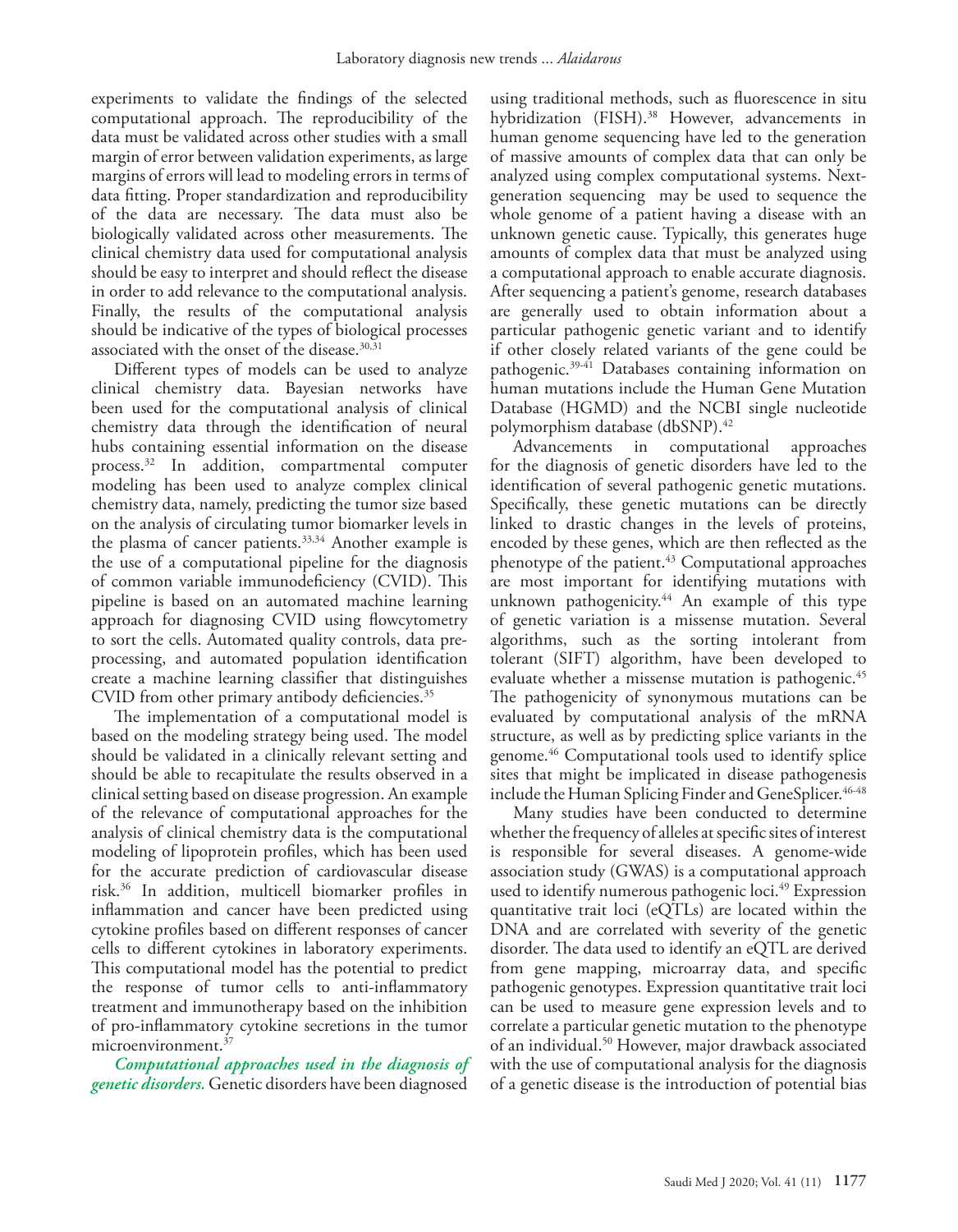when data analysis is based on the functional expression of a pathogenic gene.

 *Computational approaches used in tissue imaging and analysis.* Previous approaches for analyzing histopathological tissue sections frequently involved the use of high-powered microscopes and skilled pathologists to diagnose known diseases based on tissue abnormalities through physical observation (namely, visually). However, inaccurate physical assessment of stained tissue sections might result in misdiagnoses. In order to overcome these issues, several image-processing technologies have been developed to predict the survival rates of cancer patients. For example, image features generated through computer-aided pathological analysis have been used to accurately diagnose breast cancer patients and predict their likelihood of survival[.51-](#page-5-20)[53](#page-5-21)

The use of AI and other computational methods for digital pathological analysis has highlighted their efficacy in revealing unbiased clinical outcomes of patients. For example, an image analysis system called MAGIC has been used to predict prostate cancer recurrence. In this system, tissue images are divided into segments and classified under various histological patterns based on epithelial and nuclear morphology, color, texture, and other cellular morphological features. The generic system (**Table 1**) used to classify images obtained from the histological staining of tissue sections begins with image refinement. This step involves the removal of tissue background regions that are correlated with transparent regions in the tissue corners. The histogram image must be matched to a reference image. The next step involves analysis and classification; this includes descriptors, such as color and texture, followed by other cellular morphological characteristics to obtain a final diagnostic decision.<sup>[54-](#page-5-22)[57](#page-5-23)</sup>

If detailed anatomical analysis of a specific tissue is required, the computational analysis of images obtained from medical imaging procedures, such as CT, MRI, and PET, is routinely performed. A CT scan uses computer-processed combinations of various X-ray images obtained from different angles. This leads to the acquisition of cross-sectional images of a specific area of a scanned organ, which allows the internal visualization of an organ without performing surgery.[58](#page-5-24) Computed tomography has several advantages over other diagnostic imaging modalities. This includes its high speed, which in turn facilitates the rapid diagnosis of a pathological condition. However, as this procedure uses radiation for image acquisition, there might be an increased risk of developing cancer due to radiation exposure.<sup>58</sup>

As a safer alternative to CT, MRI uses strong magnetic fields, magnetic field gradients, and radio

#### Table 1 - The generic system for the classification of stained tissue sections.

| Steps for tissue section classifications                      |  |
|---------------------------------------------------------------|--|
| Tissue imaging<br>Histological staining                       |  |
| Refinement<br>Reference image matching<br>Background removal  |  |
| Analysis and classification<br>Color<br>Texture<br>Morphology |  |
| Diagnosis<br>Disease (namely, cancer)<br>Normal               |  |

waves to generate a cross-sectional image of an organ. The lack of radiation exposure permits image acquisition while decreasing the risk of exposure to unnecessary radiation.[59](#page-5-25) Positron-electron tomography, which is based on the injection of radioactive components, followed by the detection and reconstruction of the injected radiotracer, enables the acquisition of highly accurate cross-sectional images of organs.<sup>[60](#page-5-26)</sup>

*Study limitations.* There are several limitations to the use of computational methods in clinical diagnostics. One of the most prominent limitations stems from data bias based on the type of data used to build the training sets. The processing of images obtained from diagnostic tests, such as CT and MRI, has limitations based on the algorithms used for input data collection, pre-processing, processing, and system assessment. In addition, most algorithms are designed to select a single diagnosis per patient, posing a problem for patients with multiple comorbidities. Furthermore, AI-based algorithms can successfully interpret complex clinical data. However, given the power and complexity of these algorithms, data interpretation can often generate biased and superfluous results, which might be unethical and even discriminatory.

In conclusion, traditional clinical diagnostic methods have been beset with high rates of falsenegative and false-positive results. The involvement of many people in performing laborious diagnostic laboratory procedures often results in errors in disease diagnosis. However, recent advancements in clinical diagnostic methods using computational models have enabled the rapid identification of previously unknown pathogenic genetic mutations, in addition to the rapid and accurate stratification of patient-based, computergenerated image-processing technologies.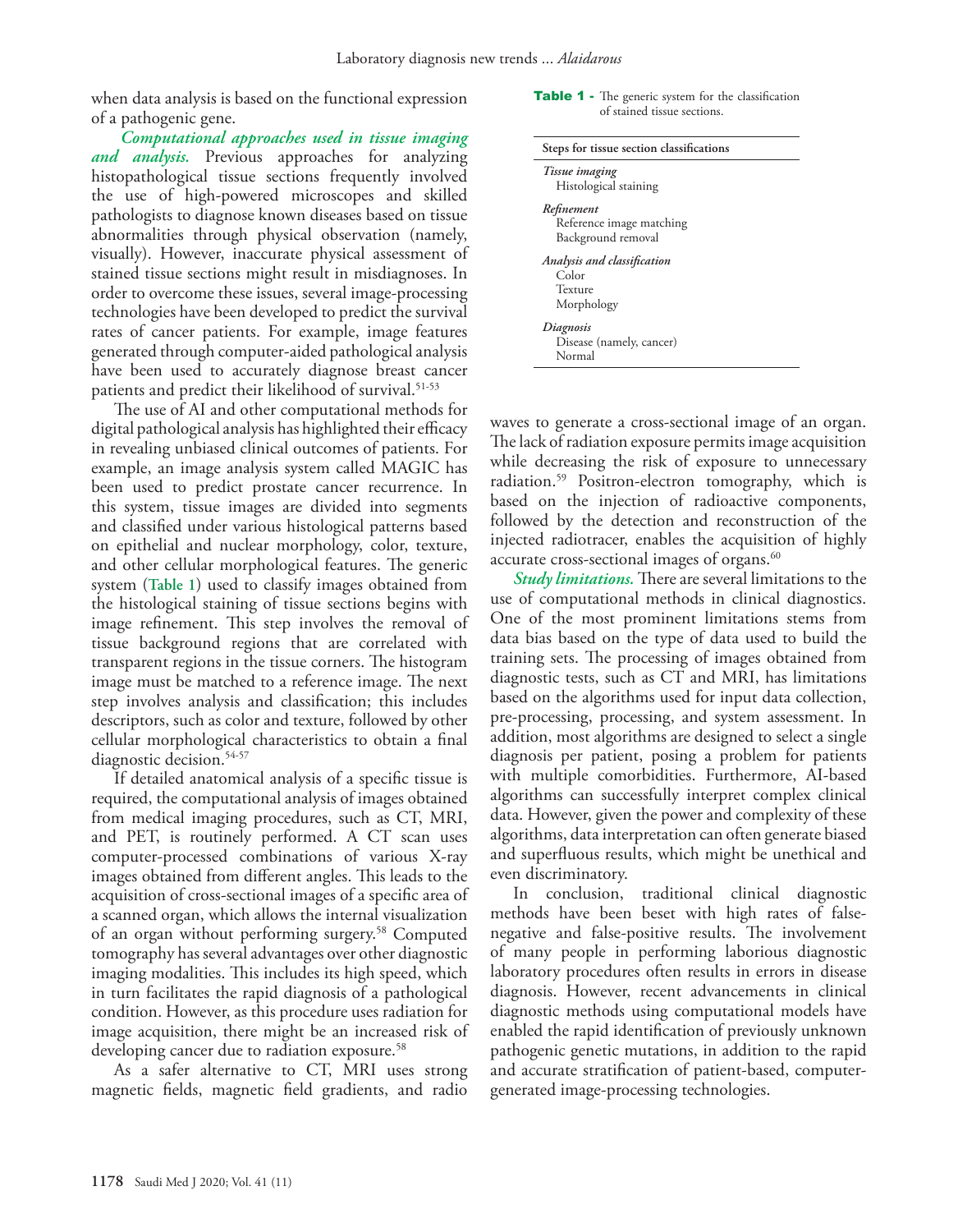The use of computational analysis to generate training sets for disease prediction is based on inputting patient data from clinical databases that have been subjected to ethical review. This is mostly due to patient privacy issues, personal autonomy, public demand for transparency, and trust in how the data are managed and stored. However, ethical issues are being raised about how academic and commercial entities use data, who has ownership rights to the data, and whether patients can access their data. These concerns are currently being reviewed by several ethical review committees worldwide, and new laws are currently being drafted to address these issues.

The future use of AI-based algorithms in clinical diagnostics has not been adequately validated, mostly due to machine bias. Therefore, future studies should focus on reducing machine bias by monitoring the performance using real data, selecting the accurate learning model for the problem, and selecting a dataset that is reflective of the real disease situation.

### References

- <span id="page-4-0"></span> 1. [Santiago DN, Heidbuechel JPW, Kandell WM, Walker R, Djeu](doi: 10.3390/v9090239. )  [J, Engeland CE, et al. Fighting cancer with mathematics and](doi: 10.3390/v9090239. )  viruses. *Viruses* [2017; 9: 239.](doi: 10.3390/v9090239. )
- <span id="page-4-1"></span> 2. [Konstorum A, Vella AT, Adler AJ, Laubenbacher RC.](doi: 10.1098/rsif.2017.0150.)  [Addressing current challenges in cancer immunotherapy with](doi: 10.1098/rsif.2017.0150.)  [mathematical and computational modelling.](doi: 10.1098/rsif.2017.0150.) *J R Soc Interface* [2017; 14: 20170150.](doi: 10.1098/rsif.2017.0150.)
- <span id="page-4-2"></span> 3. [Das A, Nair MS, Peter SD. Computer-aided histopathological](doi: 10.1007/s10278-019-00295-z. )  [image analysis techniques for automated nuclear atypia scoring](doi: 10.1007/s10278-019-00295-z. )  [of breast cancer: A review.](doi: 10.1007/s10278-019-00295-z. ) *J Digit Imaging* 2020; 27: doi: [10.1007/s10278-019-00295-z.](doi: 10.1007/s10278-019-00295-z. )
- <span id="page-4-3"></span> 4. [Komura D, Ishikawa S. Machine learning methods for](https://doi.org/10.1016/j.csbj.2018.01.001.)  [histopathological image analysis.](https://doi.org/10.1016/j.csbj.2018.01.001.) *Comput Struct Biotechnol J* [2018; 16: 34-42.](https://doi.org/10.1016/j.csbj.2018.01.001.)
- <span id="page-4-4"></span> 5. [Ghesu F, Georgescu B, Zheng Y, Grbic S, Maier A, Hornegger](https://doi.org/10.1109/TPAMI.2017.2782687.)  [J, et al. Multi-scale deep reinforcement learning for real-time](https://doi.org/10.1109/TPAMI.2017.2782687.)  [3D-landmark detection in CT scans.](https://doi.org/10.1109/TPAMI.2017.2782687.) *IEEE Trans Pattern Anal Mach Intell* [2019; 41: 176-189.](https://doi.org/10.1109/TPAMI.2017.2782687.)
- [6.](http://) [Maier A, Syben C, Lasser T, Riess C. A gentle introduction to](https://doi.org/10.1016/j.zemedi.2018.12.003)  [deep learning in medical image processing.](https://doi.org/10.1016/j.zemedi.2018.12.003) *Z Med Phys* 2019; [29: 86-101.](https://doi.org/10.1016/j.zemedi.2018.12.003)
- <span id="page-4-5"></span> 7. [Zhang YD, Dong Z. Special issue on "medical imaging &](https://doi.org/10.3390/technologies6020039)  Image processing II". *Technologies* [2018; 6: doi.org/10.3390/](https://doi.org/10.3390/technologies6020039) [technologies6020039.](https://doi.org/10.3390/technologies6020039)
- <span id="page-4-6"></span> 8. [Jiang F, Jiang Y, Zhi H, Dong Y, Li H, Ma S, et al. Artificial](https://doi.org/10.1136/svn-2017-000101)  [intelligence in healthcare: past, present and future.](https://doi.org/10.1136/svn-2017-000101) *Stroke Vasc Neurol* [2017; 2: 230-243.](https://doi.org/10.1136/svn-2017-000101)
- <span id="page-4-7"></span> 9. [Park SH, Kim YH, Lee JY, Yoo S, Kim CJ. Ethical challenges](https://doi.org/10.6087/kcse.164)  [regarding artificial intelligence in medicine from the perspective](https://doi.org/10.6087/kcse.164)  [of scientific editing and peer review.](https://doi.org/10.6087/kcse.164) *Sci Ed* 2019; 6: 91-98.
- <span id="page-4-8"></span>10. [Dias R, Torkamani A. Artificial intelligence in clinical and](https://doi.org/10.1186/s13073-019-0689-8)  [genomic diagnostics.](https://doi.org/10.1186/s13073-019-0689-8) *Genome Med* 2019; 11: 70.
- <span id="page-4-9"></span>11. [Theel ES. The Past, Present, and \(Possible\) Future of Serologic](https://doi.org/10.1128/JCM.03394-15)  [Testing for Lyme Disease.](https://doi.org/10.1128/JCM.03394-15) *J Clin Microbiol* 2016; 54: 1191- [1196.](https://doi.org/10.1128/JCM.03394-15)
- <span id="page-4-10"></span>12. [Beigh MM. Next-generation sequencing: The translational](doi: 10.3390/medicines3020014)  [medicine approach from "Bench to Bedside to Population".](doi: 10.3390/medicines3020014)  *[Medicines \(Basel\)](doi: 10.3390/medicines3020014)* 2016; 3: 14.
- <span id="page-4-11"></span>13. [Cristea D, Trandafir M, Bojinca VC, Ciontea AS, Andrei](https://doi.org/10.3892/etm.2019.7336)  [MM, Popa A, et al. Usefulness of complex bacteriological and](https://doi.org/10.3892/etm.2019.7336)  [serological analysis in patients with spondyloarthritis.](https://doi.org/10.3892/etm.2019.7336) *Exp Ther Med* [2019; 17: 3465-3476.](https://doi.org/10.3892/etm.2019.7336)
- <span id="page-4-12"></span>14. [Eliçabe RJ, Silva JE, Dave MN, Lacoste MG, Tamashiro H,](https://doi.org/10.1186/s12865-017-0189-9)  [Blas R, et al. Association between IL-17 and IgA in the joints](https://doi.org/10.1186/s12865-017-0189-9)  [of patients with inflammatory arthropathies.](https://doi.org/10.1186/s12865-017-0189-9) *BMC Immunol*  [2017; 18: 8.](https://doi.org/10.1186/s12865-017-0189-9)
- <span id="page-4-13"></span>15. [Westblade LF, van Belkum A, Grundhoff A, Weinstock GM,](https://doi.org/10.1128/JCM.02664-15)  [Pamer EG, Pallen MJ, et al. Role of clinicogenomics in](https://doi.org/10.1128/JCM.02664-15)  [infectious disease diagnostics and public health microbiology.](https://doi.org/10.1128/JCM.02664-15) *J Clin Microbiol* [2016; 54: 1686-1693.](https://doi.org/10.1128/JCM.02664-15)
- 16. [Hendriksen RS, Bortolaia V, Tate H, Tyson GH, Aarestrup FM,](https://doi.org/10.3389/fpubh.2019.00242)  [McDermott PF. Using Genomics to Track Global Antimicrobial](https://doi.org/10.3389/fpubh.2019.00242)  Resistance. *[Front Public Health](https://doi.org/10.3389/fpubh.2019.00242)* 2019; 7: 242.
- 17. [Gwinn M, MacCannell DR, Khabbaz RF. Integrating Advanced](https://doi.org/10.1128/JCM.01967-16)  [Molecular Technologies into Public Health.](https://doi.org/10.1128/JCM.01967-16) *J Clin Microbiol*  [2017; 55: 703-714.](https://doi.org/10.1128/JCM.01967-16)
- <span id="page-4-14"></span>18. [Armstrong GL, MacCannell DR, Taylor J, Carleton HA,](https://doi.org/10.1056/NEJMsr1813907)  [Neuhaus EB, Bradbury RS, et al. Pathogen genomics in public](https://doi.org/10.1056/NEJMsr1813907)  health. *N Engl J Med* [2019; 381: 2569-2580.](https://doi.org/10.1056/NEJMsr1813907)
- <span id="page-4-15"></span>19. [Thanthrige-Don N, Lung O, Furukawa-Stoffer T, Buchanan C,](https://doi.org/10.1016/j.jviromet.2018.08.010)  [Joseph T, Godson DL, et al. A novel multiplex PCR-electronic](https://doi.org/10.1016/j.jviromet.2018.08.010)  [microarray assay for rapid and simultaneous detection of bovine](https://doi.org/10.1016/j.jviromet.2018.08.010)  [respiratory and enteric pathogens.](https://doi.org/10.1016/j.jviromet.2018.08.010) *J Virol Methods* 2018; 261: [51-62.](https://doi.org/10.1016/j.jviromet.2018.08.010)
- <span id="page-4-16"></span>20. [Karimi R, Hajdu A. HTSFinder: Powerful pipeline of DNA](https://doi.org/10.4137/EBO.S35545)  [Signature discovery by parallel and distributed computing.](https://doi.org/10.4137/EBO.S35545) *Evol [Bioinform Online](https://doi.org/10.4137/EBO.S35545)* 2016; 12: 73-85.
- <span id="page-4-17"></span>21. [Wang L, Wang Y, Li H, Feng X, Yuan D, Yang J. A bidirectional](https://doi.org/10.3389/fmicb.2019.00684)  [label propagation based computational model for potential](https://doi.org/10.3389/fmicb.2019.00684)  [microbe-disease association prediction.](https://doi.org/10.3389/fmicb.2019.00684) *Front Microbiol* 2019; [10: 684.](https://doi.org/10.3389/fmicb.2019.00684)
- <span id="page-4-18"></span>22. [Qu J, Zhao Y, Yin J. Identification and analysis of human](https://doi.org/10.3389/fmicb.2019.00291 )  [microbe-disease associations by matrix decomposition and label](https://doi.org/10.3389/fmicb.2019.00291 )  propagation. *[Front Microbiol](https://doi.org/10.3389/fmicb.2019.00291 )* 2019; 10: 291.
- <span id="page-4-19"></span>23. [Vigne E, Garcia S, Komar V, Lemaire O, Hily JM. Comparison](https://doi.org/10.3389/fmicb.2018.02726)  [of serological and molecular methods with high-throughput](https://doi.org/10.3389/fmicb.2018.02726)  [sequencing for the detection and quantification of grapevine](https://doi.org/10.3389/fmicb.2018.02726)  [fanleaf virus in vineyard samples.](https://doi.org/10.3389/fmicb.2018.02726) *Front Microbiol* 2018; 9: [2726.](https://doi.org/10.3389/fmicb.2018.02726)
- <span id="page-4-20"></span>24. [Caraballo Cortes K, Rosińska M, Janiak M, Stępień M, Zagordi](https://doi.org/10.1371/journal.pone.0194816)  [O, Perlejewski K, et al. Next-generation sequencing analysis of](https://doi.org/10.1371/journal.pone.0194816)  [a cluster of hepatitis C virus infections in a haematology and](https://doi.org/10.1371/journal.pone.0194816)  oncology center. *PLoS One* [2018; 13: e0194816.](https://doi.org/10.1371/journal.pone.0194816)
- <span id="page-4-21"></span>25. [López-Palau NE, Olais-Govea JM. Mathematical model of](https://doi.org/10.1038/s41598-020-69629-0)  [blood glucose dynamics by emulating the pathophysiology of](https://doi.org/10.1038/s41598-020-69629-0)  [glucose metabolism in type 2 diabetes mellitus.](https://doi.org/10.1038/s41598-020-69629-0) *Sci Rep* 2020; [10: 12697.](https://doi.org/10.1038/s41598-020-69629-0)
- <span id="page-4-22"></span>26. [Tura A, Chemello G, Szendroedi J, Göbl C, Færch K, Vrbíková](https://doi.org/10.1007/s00125-018-4568-4)  [J, et al. Prediction of clamp-derived insulin sensitivity from the](https://doi.org/10.1007/s00125-018-4568-4)  [oral glucose insulin sensitivity index.](https://doi.org/10.1007/s00125-018-4568-4) *Diabetologia* 2018; 61: [1135-1141.](https://doi.org/10.1007/s00125-018-4568-4)
- <span id="page-4-23"></span>27. [Khan F, Khan MA, Abbas S, Athar A, Siddiqui SY, Khan AH, et](https://doi.org/10.1155/2020/8017496)  [al. Cloud-based breast cancer prediction empowered with soft](https://doi.org/10.1155/2020/8017496)  [computing approaches.](https://doi.org/10.1155/2020/8017496) *J Healthc Eng* 2020; 2020: 8017496.
- <span id="page-4-24"></span>28. [Glover NM, Altenhoff A, Dessimoz C. Assigning confidence](https://doi.org/10.7717/peerj.6231)  [scores to homoeologs using fuzzy logic.](https://doi.org/10.7717/peerj.6231) *Peer J* 2019; 6: e6231.